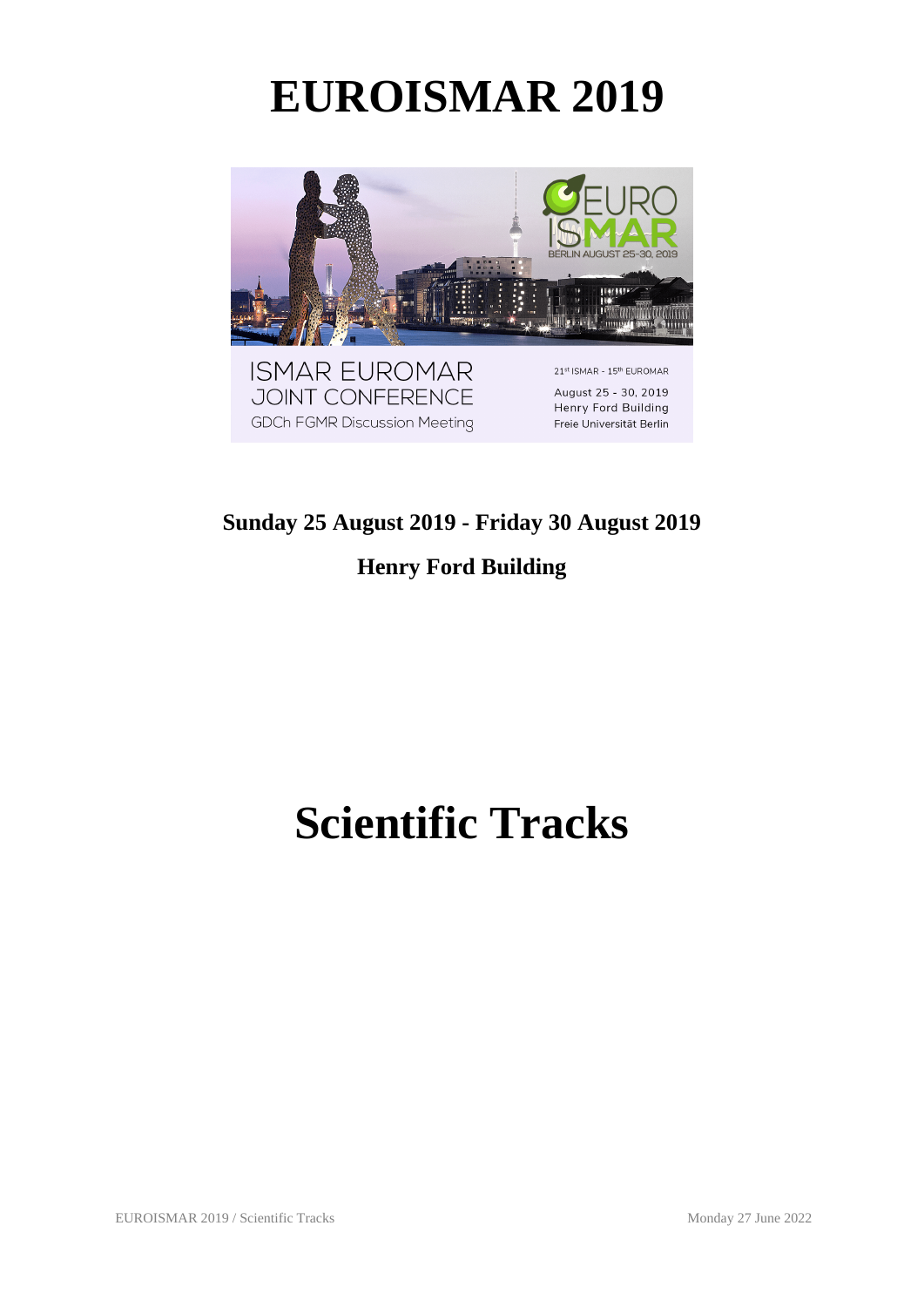## **Benchtop & low-field NMR**

[Talks scheduled in this track][1]

[1]: https://conference.euroismar2019.org/event/1/sessions/26/#all

## **Biological applications**

[Talks scheduled in this track][1]

Since this is a sizeable track, we provide here titles for each session:

- \* [Intrinsically-disordered proteins][2]: Monday AM
- \* [Modelling of biological processes][3]: Monday PM
- \* [Membranes][4]: Monday PM
- \* [Carbohydrate interactions][5]: Monday PM
- \* [Biomolecules][6]: Tuesday AM
- \* [NMR in drug design][7]: Tuesday PM (special session)
- \* [Phase separation][8]: Tuesday PM
- \* [Integrated structural biology][9]: Wednesday AM
- \* [Molecular chaperones][10]: Wednesday AM
- \* [Biomolecules][11]: Thursday AM
- \* [Nucleic acids][12]: Thursday PM

More talks on specific aspects of biological applications can be found in these tracks:

- \* [Dynamics][13]: Tuesday AM, Friday AM
- \* [In-vivo and in-cell][14]: Monday AM, Friday AM
- \* [Metabolomics][15]: Thursday AM, Thursday PM
- \* [MRI Developments][16]: Friday AM

[1]: https://conference.euroismar2019.org/event/1/sessions/24/#all

- [2]: https://conference.euroismar2019.org/event/1/sessions/24/#20190826
- [3]: https://conference.euroismar2019.org/event/1/sessions/24/#20190826
- [4]: https://conference.euroismar2019.org/event/1/sessions/24/#20190826
- [5]: https://conference.euroismar2019.org/event/1/sessions/24/#20190826
- [6]: https://conference.euroismar2019.org/event/1/sessions/24/#20190827
- [7]: https://conference.euroismar2019.org/event/1/sessions/42/#20190827
- [8]: https://conference.euroismar2019.org/event/1/sessions/24/#20190827
- [9]: https://conference.euroismar2019.org/event/1/sessions/24/#20190828
- [10]: https://conference.euroismar2019.org/event/1/sessions/24/#20190828
- [11]: https://conference.euroismar2019.org/event/1/sessions/24/#20190829
- [12]: https://conference.euroismar2019.org/event/1/sessions/24/#20190829
- [13]: https://conference.euroismar2019.org/event/1/sessions/34/#all
- [14]: https://conference.euroismar2019.org/event/1/sessions/33/#all
- [15]: https://conference.euroismar2019.org/event/1/sessions/39/#all [16]: https://conference.euroismar2019.org/event/1/sessions/37/#20190830

# **Computation**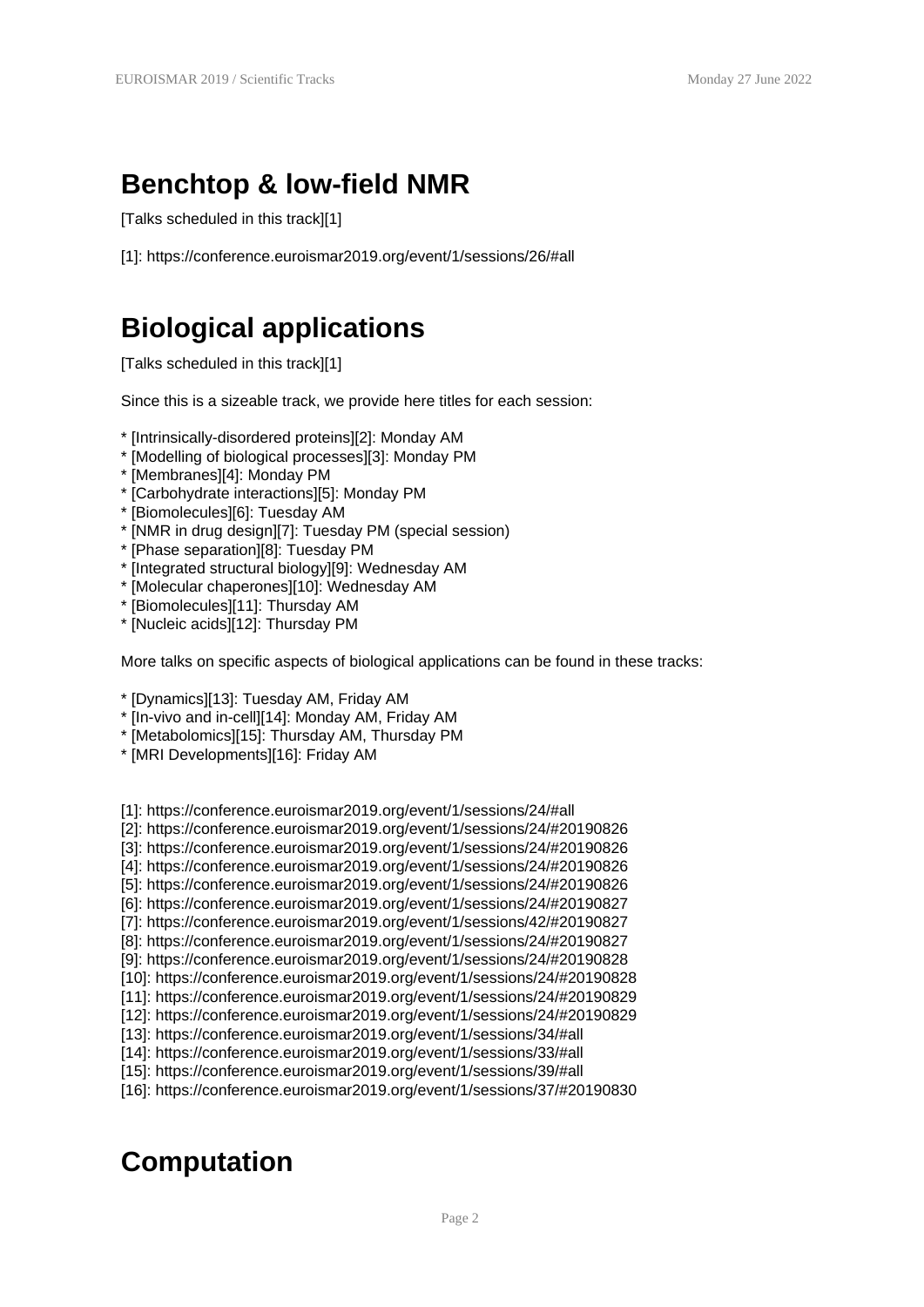[Talks scheduled in this track][1]

[1]: https://conference.euroismar2019.org/event/1/sessions/35/#all

## **Dynamics**

[Talks scheduled in this track][1]

[1]: https://conference.euroismar2019.org/event/1/sessions/34/#all

## **EPR development and applications**

[Talks scheduled in this track][1]

[1]: https://conference.euroismar2019.org/event/1/sessions/25/#all

## **Hyperpolarization techniques**

[Talks scheduled in this track][1] In addition, there is a ["Hyperpolarization in materials" session][2] on Thursday AM.

Please note that a number of talks with hyperpolarization aspects have been scheduled in the following tracks:

- \* [Biological applications][3]
- \* [In-vivo and in-cell][4]
- \* [MRI developments][5]

[1]: https://conference.euroismar2019.org/event/1/sessions/30/#all

[2]: https://conference.euroismar2019.org/event/1/sessions/44/#20190829

[3]: https://conference.euroismar2019.org/event/1/sessions/24/#all

[4]: https://conference.euroismar2019.org/event/1/sessions/33/#all

[5]: https://conference.euroismar2019.org/event/1/sessions/37/#all

## **Instrumentation**

[Talks scheduled in this track][1]

[1]: https://conference.euroismar2019.org/event/1/sessions/27/#all

## **In-vivo and in-cell**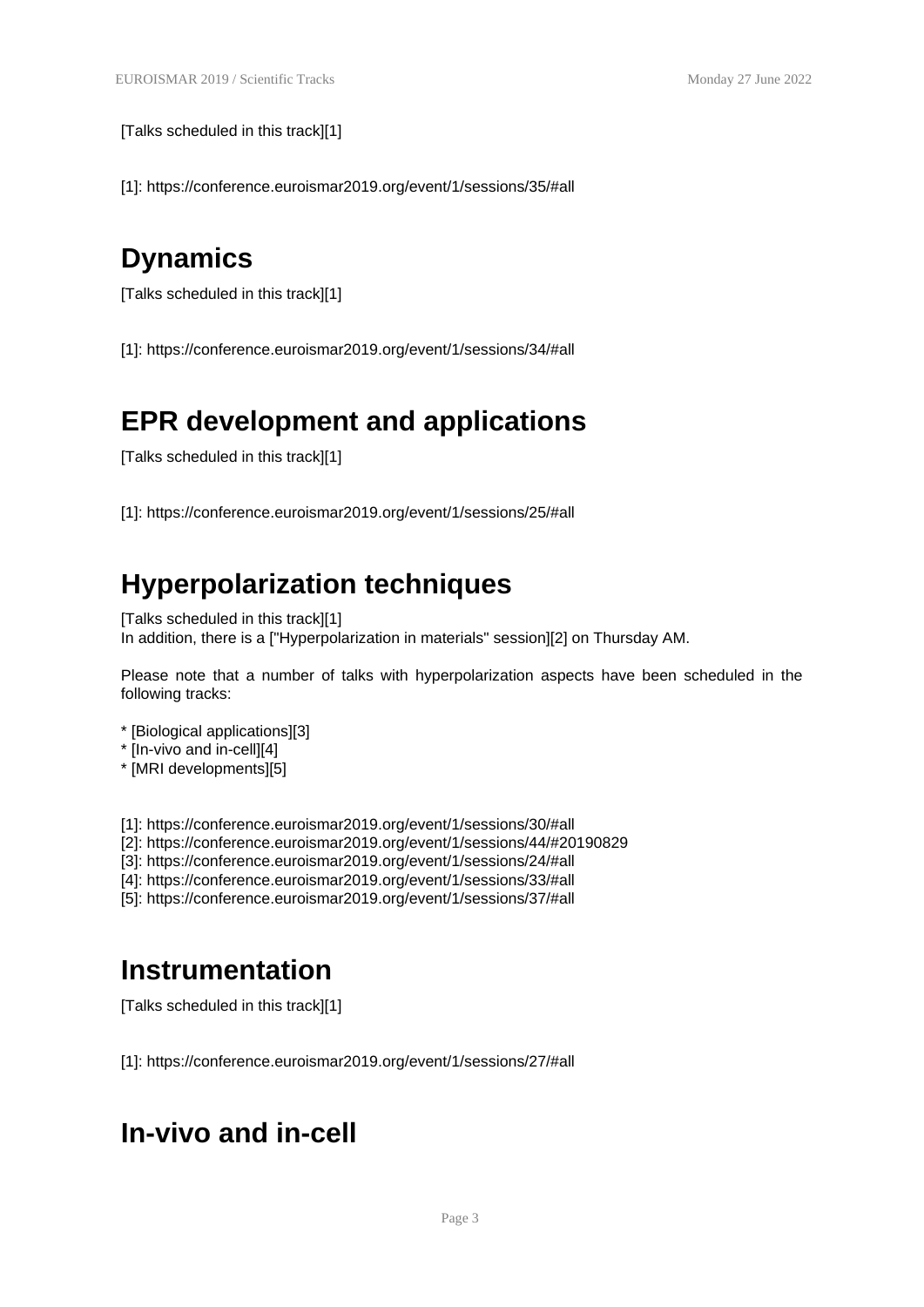[Talks scheduled in this track][1]

[1]: https://conference.euroismar2019.org/event/1/sessions/33/#all

#### **Materials applications**

[Talks scheduled in this track][1] In addition, there is a ["Hyperpolarization in materials" session][2] on Thursday AM.

[1]: https://conference.euroismar2019.org/event/1/sessions/29/#all

[2]: https://conference.euroismar2019.org/event/1/sessions/44/#20190829

## **Metabolomics**

[Talks scheduled in this track][1]

[1]: https://conference.euroismar2019.org/event/1/sessions/39/#all

## **MRI developments and applications**

[Talks scheduled in this track][1] Please note that a number of MRI talks have been scheduled in the ["in vivo" track][2].

[1]: https://conference.euroismar2019.org/event/1/sessions/37/#all

[2]: https://conference.euroismar2019.org/event/1/sessions/33/#all

#### **Small molecules**

[Talks scheduled in this track][1] Please note, in addition, the special ["NMR in drug design" session][2] on Tuesday PM.

[1]: https://conference.euroismar2019.org/event/1/sessions/31/#all

[2]: https://conference.euroismar2019.org/event/1/sessions/42/#20190827

#### **Solid-state NMR development and applications**

[Talks scheduled in this track][1]

[1]: https://conference.euroismar2019.org/event/1/sessions/38/#all

## **Solution NMR development and applications**